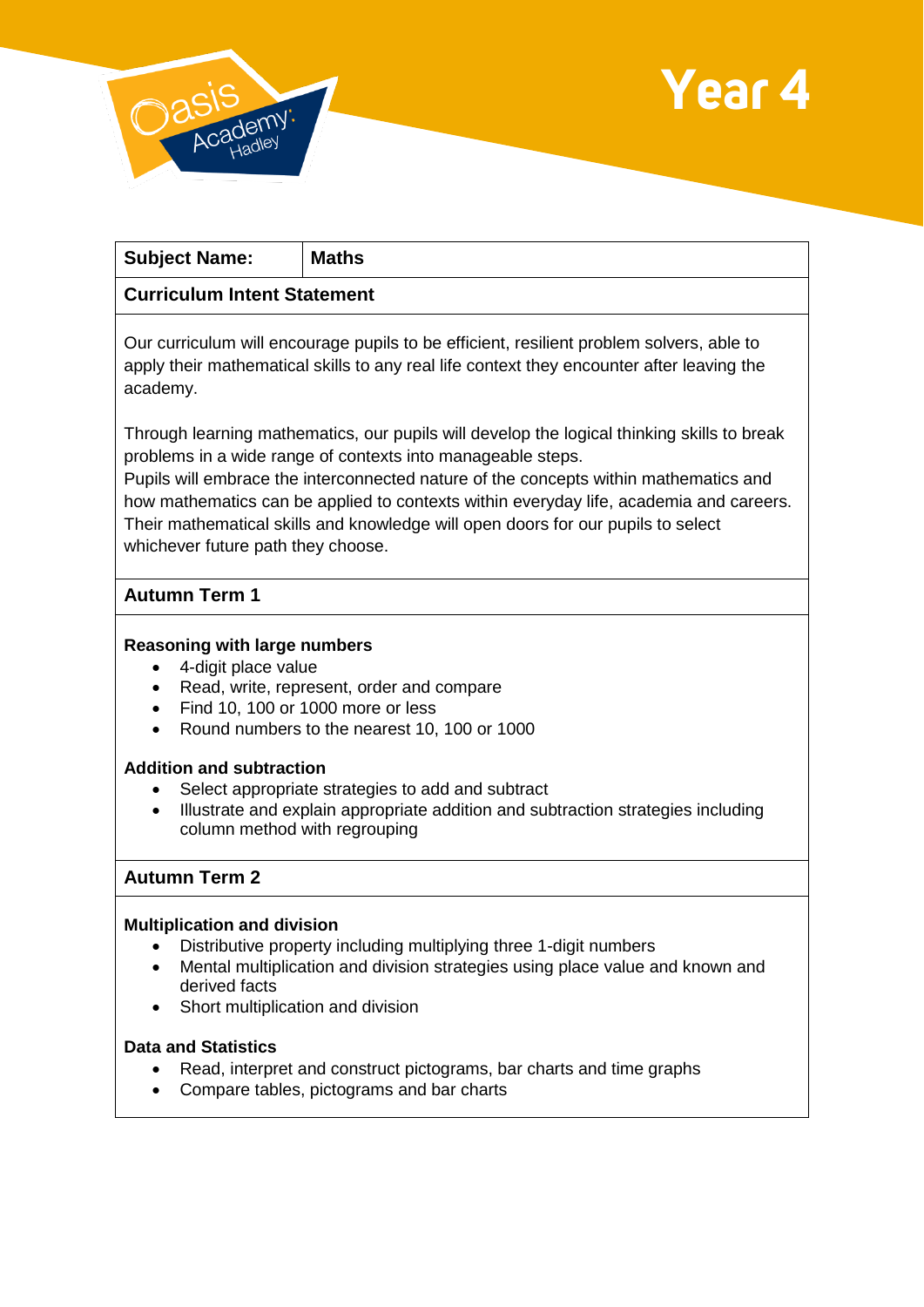## **Spring Term 1**

### **Multiplication facts**

• Identify and explore patterns in multiplication tables including 7 and 9

### **Fractions**

- Equivalent fractions
- Represent fractions greater than one as mixed number and improper fractions
- Add and subtract fractions with the same denominator including fractions greater than one

### **Time**

- Analogue to digital, 12-hour and 24-hour
- Convert between units of time

### **Spring Term 2**

### **Decimals**

- Decimal equivalents to tenths, quarters and halves
- Compare and order numbers with same number of decimal places
- Multiply and divide by 10 and 100 including decimals

#### **Area and perimeter**

- Perimeter of rectangles and rectilinear shapes
- Area of rectangles and rectilinear shapes
- Investigate area and perimeter

# **Summer Term 1**

### **Measures and money**

- Convert units of measure
- Select appropriate units to measure
- Use strategies to investigate problems: trial and improvement, organising using lists and tables, working systematically

### **Shape and symmetry**

- Classify, compare and order angles
- Compare and classify 2-D shapes
- Identify lines of symmetry